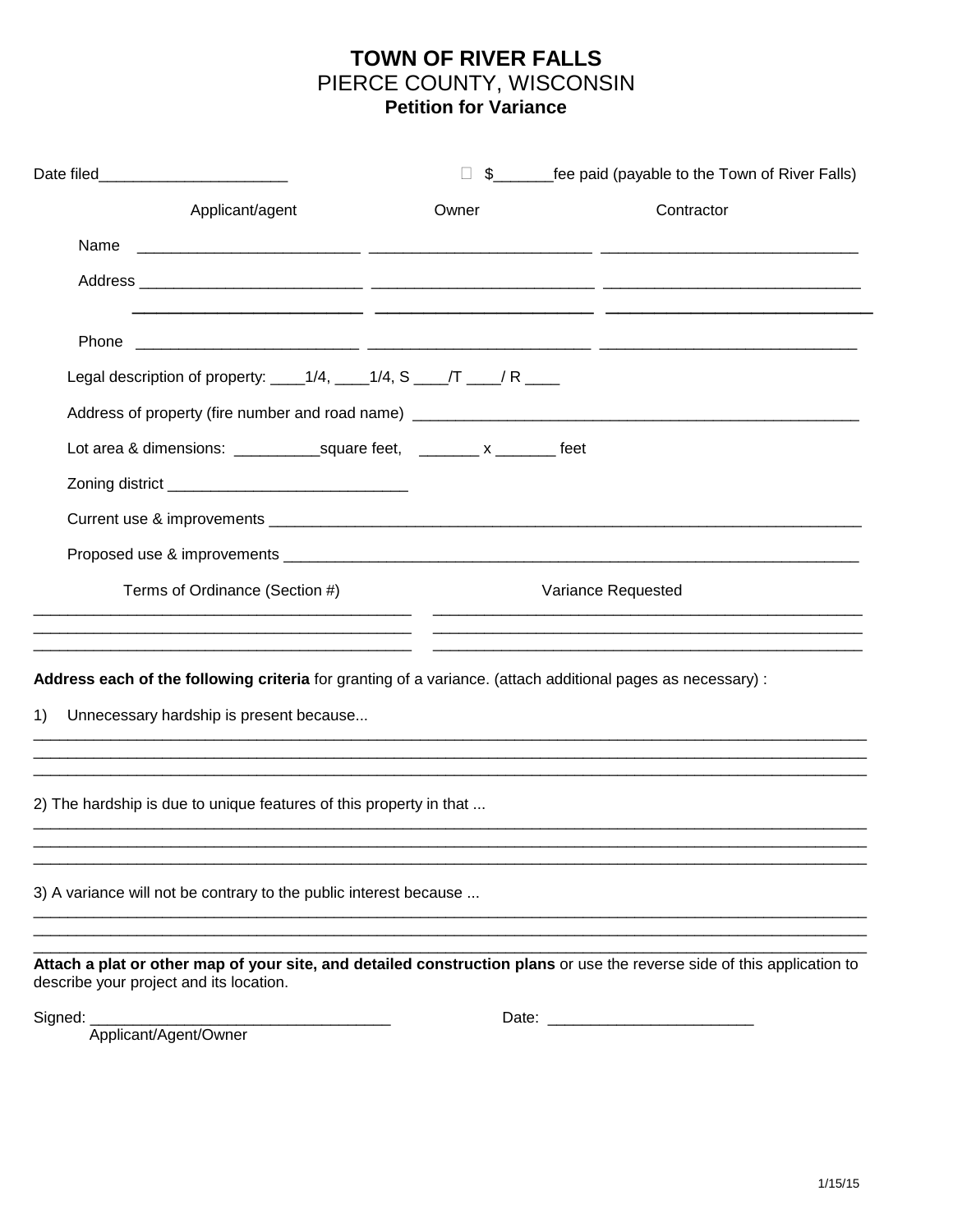# **ZONING VARIANCE** PETITION FORM AND NOTICE OF REQUIREMENTS

### **Variance**

A variance is a relaxation of a dimensional standard in land use regulations (e.g., setbacks, lot area, height, etc.). Variances are decided by the 5-member Board of Appeals which is appointed by the Town Board Chair with approval of the Town Board of Supervisors. The Board of Appeals is known as a quasijudicial body because it functions almost like a court. Its decisions must comply with specific criteria provided in state laws. The Board of Appeals must apply town ordinance provisions as they are written. Its job is not to compromise

for a property owner's convenience but to apply appropriate legal standards to a specific fact situation. Variances are meant to be an infrequent remedy where an ordinance imposes a unique and substantial burden.

#### **Process**

At the time of application you will be asked to:

- 1) complete an application form and submit a \$\_\_\_\_\_ fee;
- 2) provide detailed plans describing your lot and project (location, dimensions and materials);
- 3) provide a written statement showing that your project meets the legal criteria for a variance as outlined below (Three Step Test); and
- 4) stake out lot lines, proposed building footprint and all other features of your property related to your request so that the Board may inspect the site.

Following these steps, the Town Clerk will publish notice of your request for a variance in the *River Falls Journal* noting the location and time of the required public hearing. The burden will be on you as property owner to provide verifiable facts upon which the Board may base its decision. At the hearing, any party may appear in person or be represented by agent or attorney. If any of these requirements are not met or if you or your agent do not appear at the public hearing, the Board must deny your request for a variance and your fee will be forfeit.

### **Three Step Test**

To qualify for a variance, you must meet all three requirements of a three step test:

1) Strict application of an ordinance requirement (dimensional standard) will result in unnecessary hardship. Wisconsin case law describes hardship as being present where, in the absence of a variance, no reasonable use can be made of the property. If a parcel as a whole (but not necessarily each portion of the parcel) provides some reasonable use for its owner, then the test is not met and a variance cannot be granted. An applicant may not claim hardship because of conditions which are self-imposed (for example, splitting a lot to create two substandard lots and then claiming hardship). Courts have also determined that loss of profit or financial hardship do not, by themselves, justify a variance. Decks and similar minor accessory structures are not essential to the reasonable use of property and are not eligible for variances.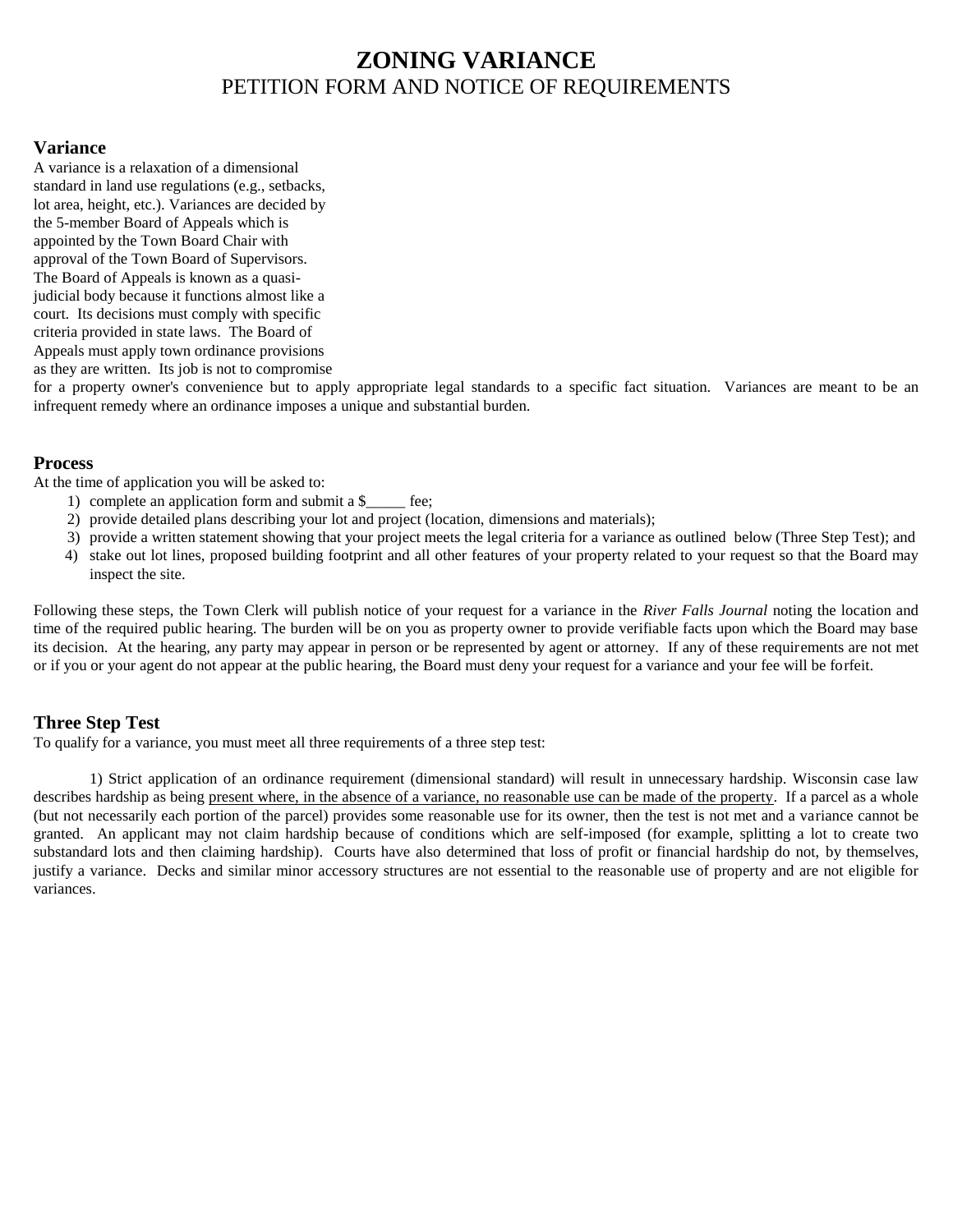2) The hardship is due to **unique physical limitations of the property,** i.e. compliance with the ordinance is prevented by limitations of the property (steep slopes, wetlands, etc.) which are not generally shared by other properties. The circumstances of an applicant (growing family, need for a larger garage, etc.) are not a factor in deciding variances. Nearby ordinance violations and prior variances do not provide a basis for granting a variance. You will be asked to demonstrate that alternative project designs or locations on the parcel which comply with ordinance requirements are not feasible. Minor property limitations which prevent ordinance compliance and are common to a number of properties, may be addressed by amendment of the ordinance.

3) A variance may not be granted which results in **harm to public interests.** In applying this test, the Board must consider the public interest factors listed as objectives in the purpose statement of the ordinance. For the Town of River Falls Agricultural Zoning Ordinance these include, in part, to preserve productive farmlands, to protect farming operations from conflicting land uses, to maintain agriculture as a permanent, viable land use and economic activity, and to prevent inefficient spread of urban development into agricultural areas.

#### **If You Qualify for a Variance**

- The Board may grant only the **minimum variance** which preserves a reasonable use of a parcel for its owner.
- It may impose **conditions** on project design, construction activities or operation of a facility to assure that public interests are protected.
- A variance **decision may be appealed** to circuit court by an aggrieved party within 30 days of filing of the decision in the office of the board. For this reason you may choose to delay construction on your project until after the appeal period has expired in order to minimize the risk that the court may overturn the Board decision and void your variance.
- Because a property rather than its owner may qualify for a variance (unique property limitations test), a variance **transfers to subsequent property owners.**

#### **Judicial Review**

Following are the general review standards which courts have used to decide appeals of board of appeals decisions. You might consider these points to determine whether any decision you have an interest in is likely to be reversed on appeal.

- $\Rightarrow$  Did the Board decide a matter which it is empowered by statute or ordinance to act on (subject matter jurisdiction)?
- $\Rightarrow$  Did the Board follow proper procedures (e.g. notice, hearing, reviewable record, open meeting law, etc.)?
- $\Rightarrow$  Did the Board apply proper standards in making the decision (e.g. 3 step test for a variance)?
- $\Rightarrow$  Was there a rational basis for the decision (could a reasonable person have reached this conclusion?
- Is there evidence in the record (facts) to support the decision?